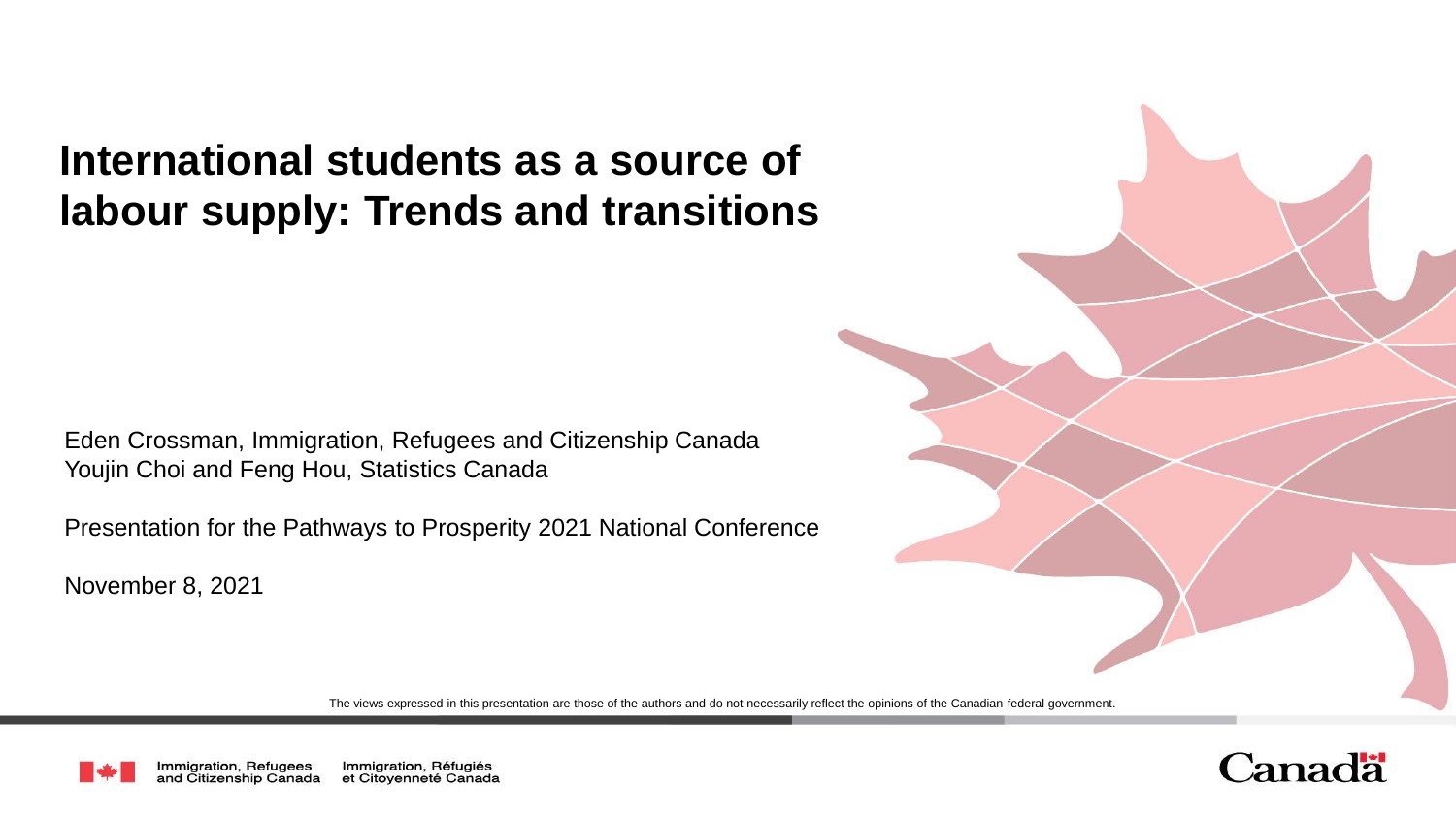### **Purpose of presentation**

- To examine and document the growth in the number of international students and their changing socio-demographic characteristics.
- To present rates of international student transition to permanent residence and consider the factors that contribute to transition.

Note: This presentation uses the terms "international students" and "study permit holders" interchangeably, and the numbers reported refer specifically to the latter.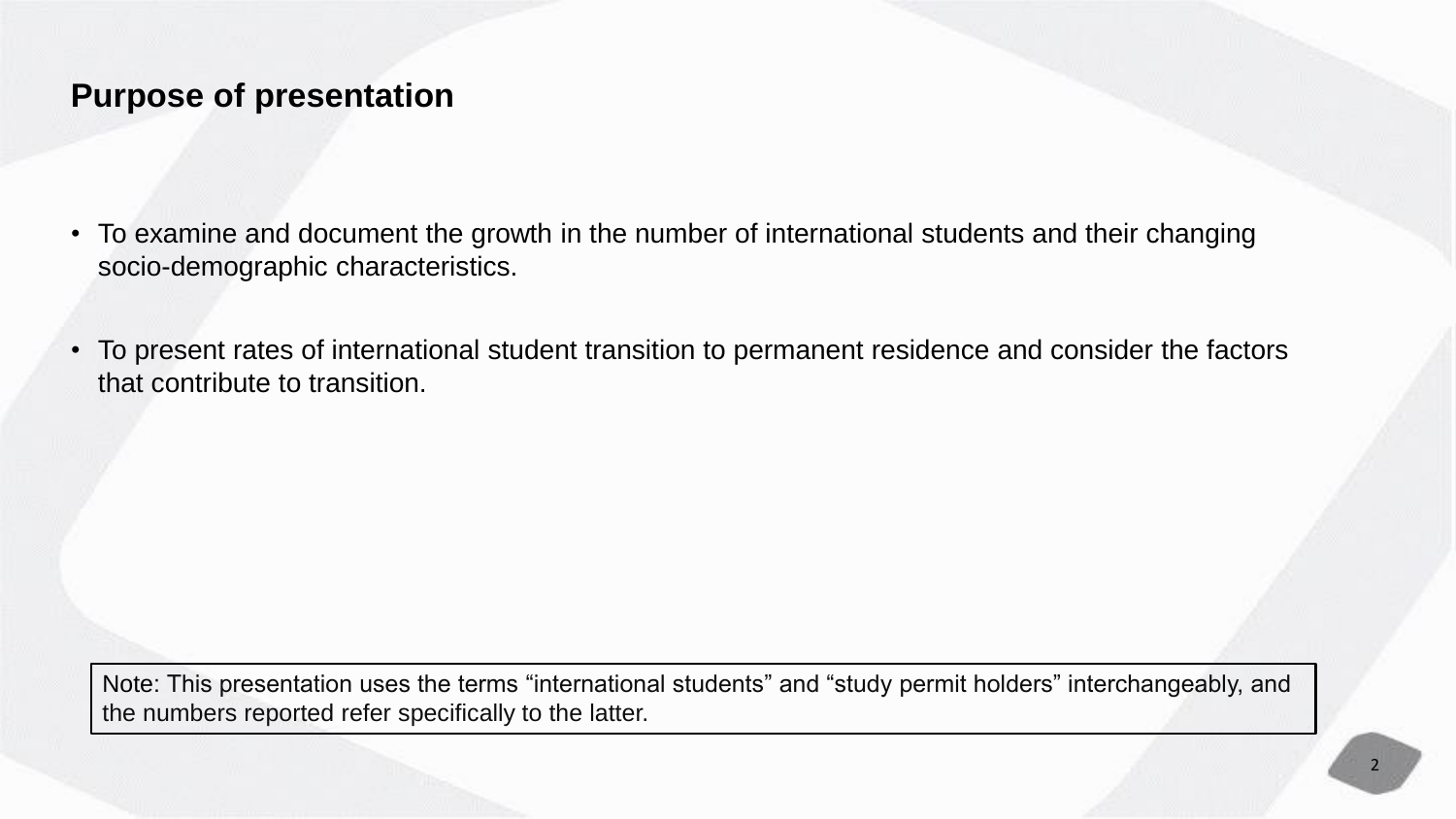## **The number of first-time study permit holders has increased fairly steadily since the mid-2000s**

### **Drivers of international student inflows:**

- The number of international students has grown considerably worldwide.
- In recent years, Canada has led other major Western countries in the growth of international students.
	- $\triangleright$  Likely related to both the changing reception environment in other major receiving countries and concrete measures adopted by the Canadian government and educational sector to attract international students.
- Two key policy factors came into play after 2014 which may have influenced the recent international student trajectory in Canada in terms of number and characteristics:
	- **International Student Program regulatory changes**  that took effect on June 1, 2014.
	- Government of Canada's *International Education Strategy 2014-2019*, and subsequent *International Education Strategy 2019-2024***.**
- Changes in a source country's economic conditions and political environment could also affect the inflow of international students from a particular country.



#### **Trends in number of first-time study permit holders**

**Notes:** First-time study permit holders are defined as those who had no study permit within the prior 10 years. They might have received other types of temporary permits. Counts are rounded to the nearest 10. **Source:** Longitudinal Immigration Database. Crossman, E., Y. Choi, and F. Hou. 2021. "International students as a source of labour supply: The growing number of international students and their changing sociodemographic characteristics." *Economic and Social Reports* 1(7): 1-11. Statistics Canada, Catalogue no. 36- 28-0001.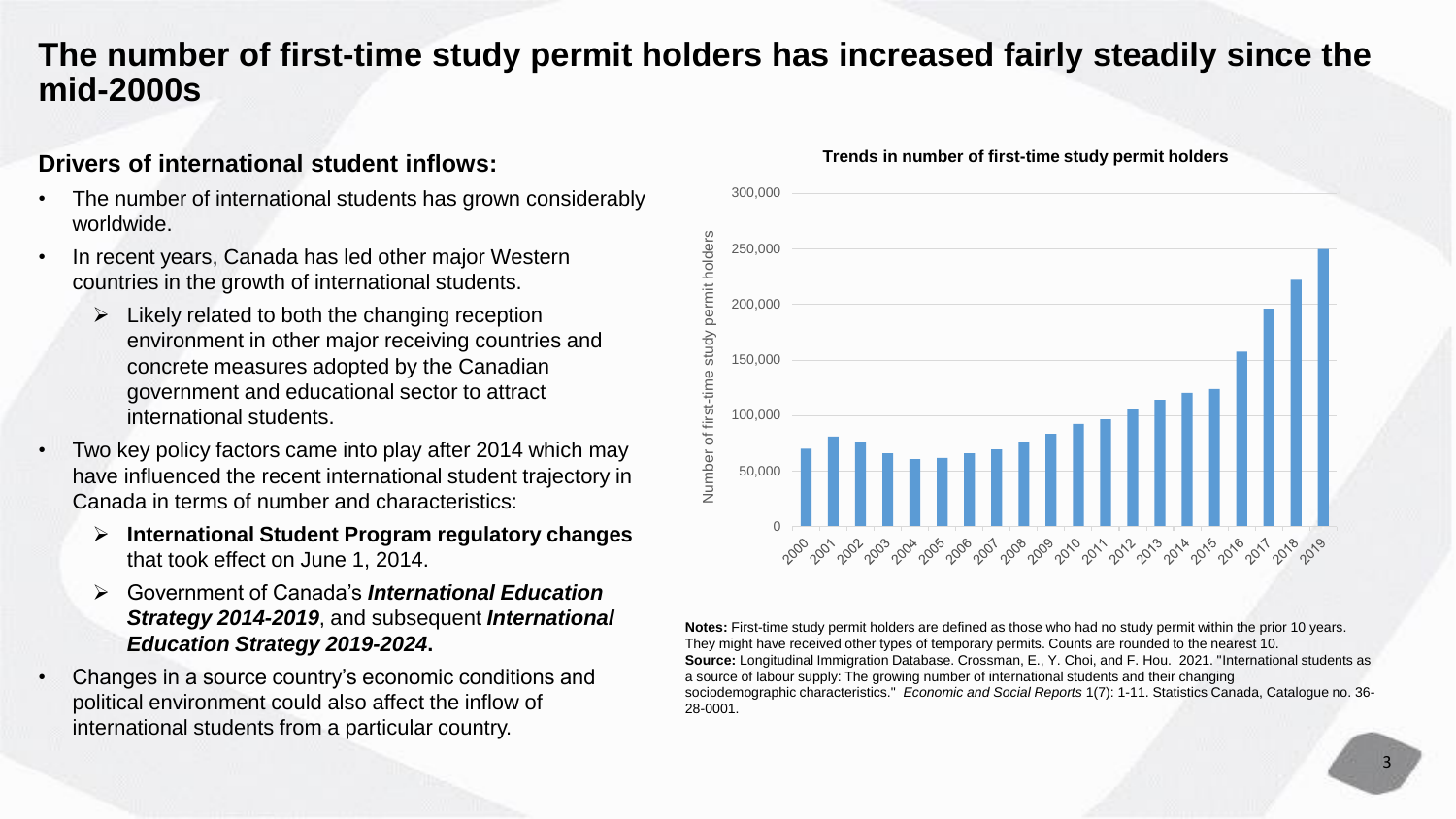### **The increase in the number of international students was faster in some programs than in others - shares studying at the college and master's degree levels increased**

### **The program composition associated with first-time study permit holders evolved since the year 2000:**

- In 2019, the share of first-time study permit holders who intended to study at the primary level was 5%—a drop from 10% in 2000. The corresponding share also declined at the secondary level from 18% in 2000 to 11% in 2019.
- In contrast, the share of first-time study permit holders for college programs (non-university post-secondary programs) grew from 27% in 2000 to 41% in 2019. The share intending to study at the master's degree level doubled, from 5% in 2000 to 10% in 2019.
- The share of first-time study permit holders at the bachelor's degree level peaked in the late 2000s (accounting for about one in five study permits), and by the late 2010s had fallen back to the levels of the early 2000s (e.g., 13% in 2000 and 15% in 2019). The share intending to study at the doctorate degree level remained fairly stable, at roughly 2% over the period.



**2000, 2010, and 2019**

**Educational level composition of first-time study permit holders,** 

**Notes:** First-time study permit holders are defined as those who had no study permit within the prior 10 years. They might have received other types of temporary permits. Counts are rounded to the nearest 10. Graph bars depict share (%) by educational level. **Source:** Longitudinal Immigration Database. Crossman, E., Y. Choi, and F. Hou. 2021. "International students as a source of labour supply: The growing number of international students and their changing sociodemographic characteristics." *Economic and Social Reports* 1(7): 1-11. Statistics Canada, Catalogue no. 36-28-0001.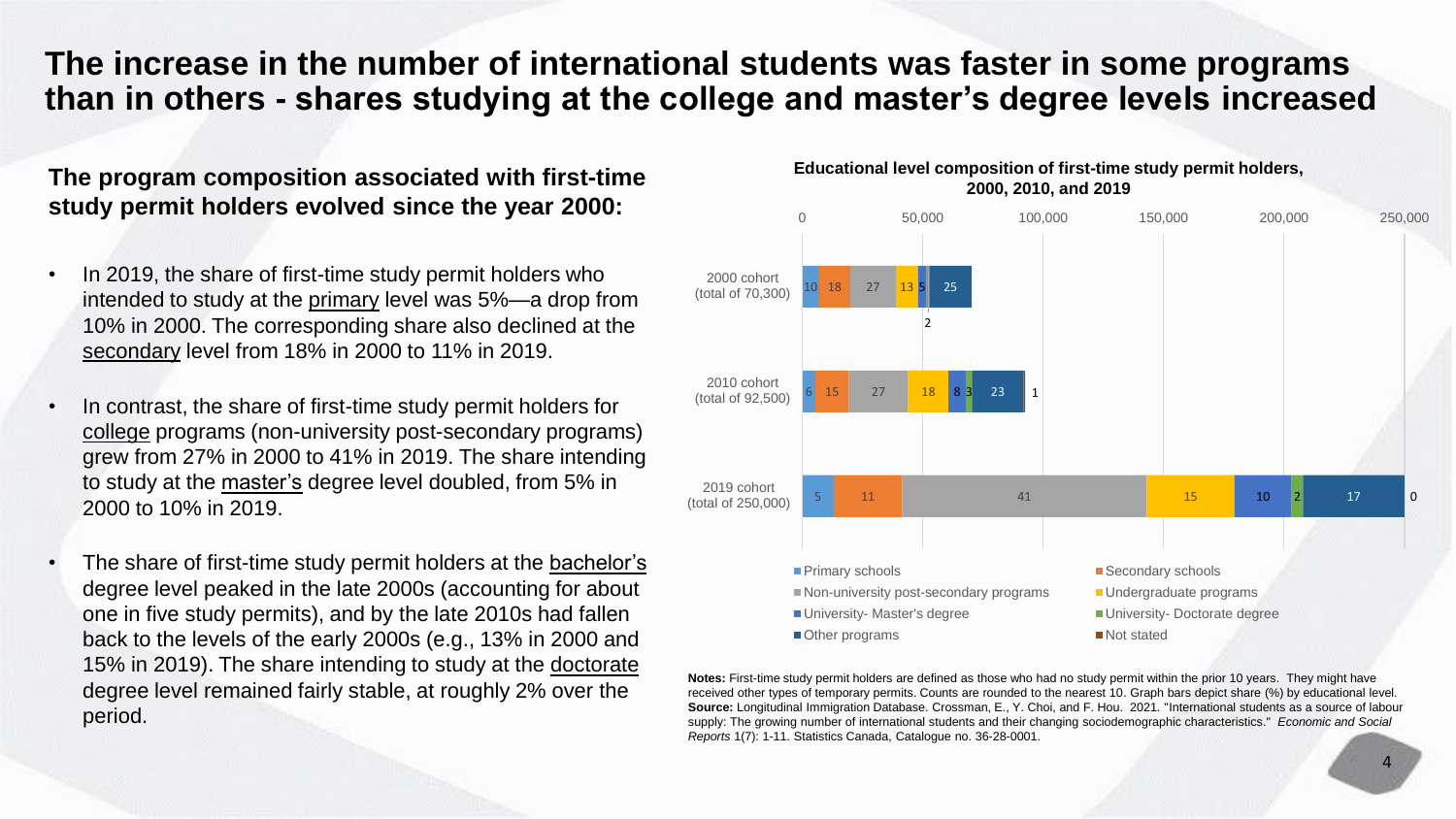## **There was increased concentration in terms of age, source countries, provinces of study, and fields of study of international students**

### **International student socio-demographic trends over 2000 to 2019:**

- Related to the trends in level of study, there was a notable uptake in the share of international students aged 18 to 24. The share of this age group rose from 52% in the 2000-to-2004 cohort to 59% in the 2015-to-2019 cohort.
- An increasing concentration in source countries of international students occurred not only did the same seven countries remain among the top ten source countries (South Korea, China, Japan, the United States, France, Mexico, and India), but there was growth in the total share of international student arrivals from these countries when taken as a group (from 59% in the 2000-to-2004 cohort to 67% in the 2015-to-2019 cohort).
- Ontario attracted the largest share of international students in the early 2000s, and this attraction grew over time (from 37.4% in the 2000-to-2004 cohort to 48.9% in the 2015-to-2019 cohort), while the share of those headed to British Columbia declined (from 31.1% to 22.7%, respectively).
- The field of business, management and public administration attracted a large and growing share of international students studying at the college level.
- Overall, the **post-2015** increase in annual international student numbers was characterized by growing shares of international students from India, those studying at the college level, those studying in Ontario, and those studying in the field of business, management and public administration.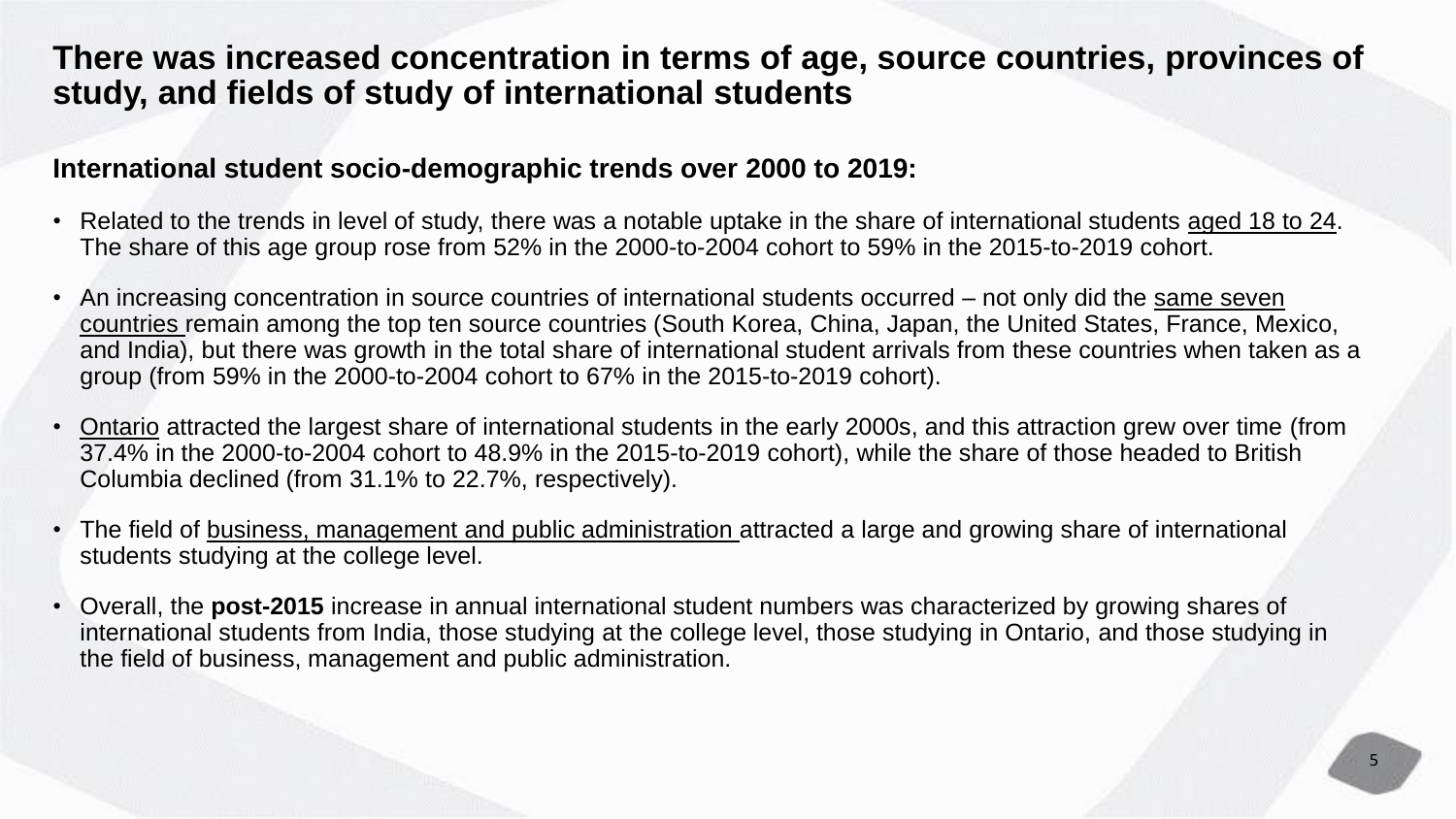### **About 3 in 10 international students who entered Canada in 2000 or later became a landed immigrant within ten years**

- By **program of study**, more than half of international students who came to study for a master's or doctoral degree became a landed immigrant within ten years. This compares with 1 in 3 bachelor's degree students.
	- $\triangleright$  Across arrival cohorts, there was a notable increase in the transition rate among those international students enrolled in college-level courses.
- Transition to permanent residency differed by the **destination province** of the first study permit – it was generally highest in Ontario and Alberta and lowest in British Columbia.
- The rate of transition varied by **source country**. International students from Nigeria, India, Vietnam and China had rates of transition 2 to 3 times higher than those from other major source countries within 10 years after the first study permit had been obtained.



#### **Cumulative rates of transition\* to permanent residence among international students**

**Note:** Cumulative rates of transition to permanent residence (by cohort) are defined as the share of international students who became landed immigrants a number of years after obtaining their first study permit.

**Source:** Longitudinal Immigration Database. Choi, Y., E. Crossman, and F. Hou. 2021. "International students as a source of labour supply: Transition to permanent residency." *Economic and Social Reports* 1(6): 1-12. Statistics Canada, Catalogue no. 36-28-0001.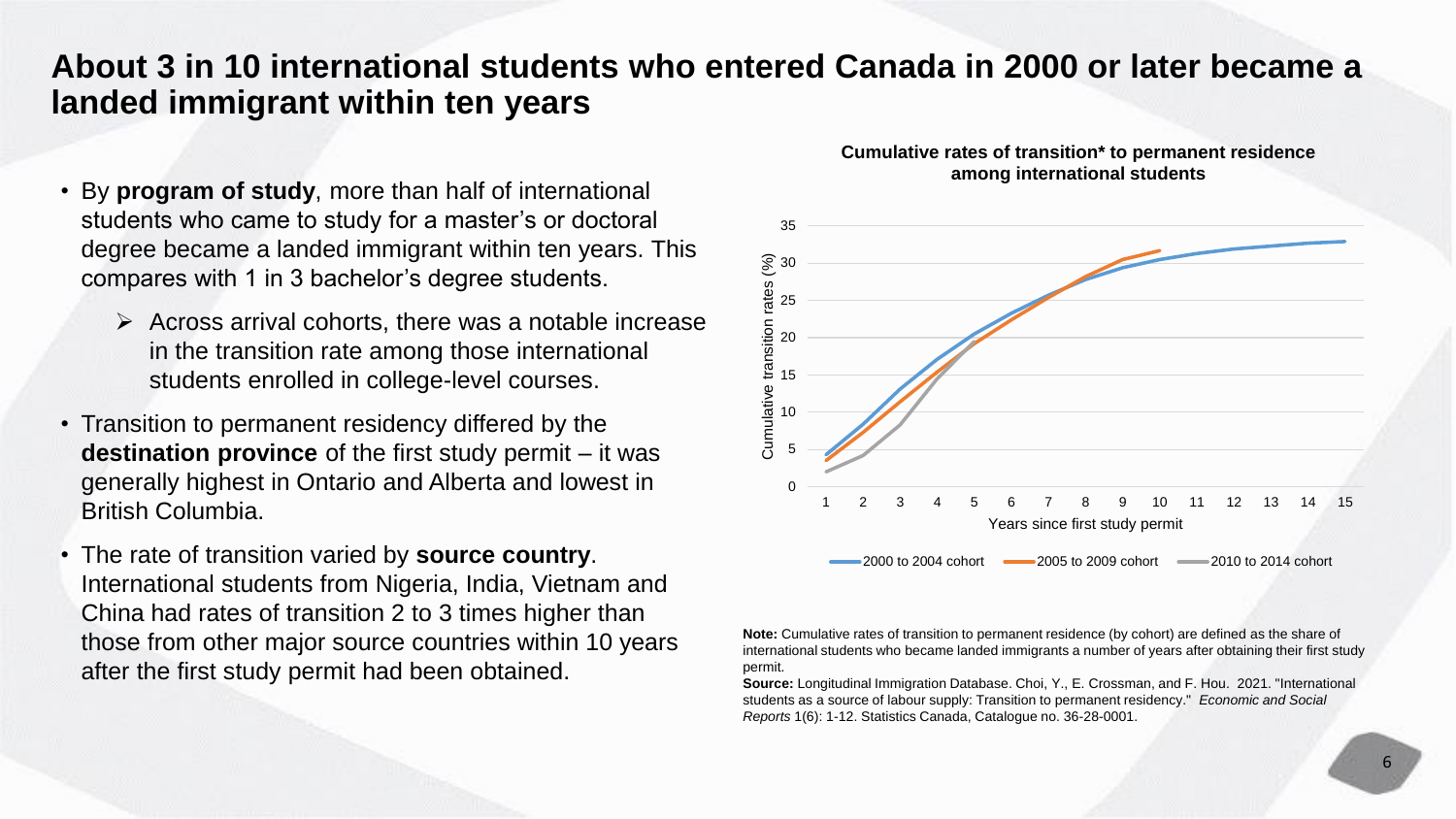## **Six in 10 first-time study permit holders who worked during their period of study or after graduation became permanent residents**

- International students who obtained **an additional temporary resident permit** had a transition rate 2 times as high as of the 5th year after their arrival in Canada and 3 times as high as of the 10th year, compared with those who obtained only a study permit.
- International students who obtained a **work permit**  had a much higher rate of transition to permanent residency than those who did not obtain a work permit.
	- For those who obtained a **Post Graduation Work Permit (PGWP)**, 62% became landed immigrants within 10 years of having obtained their first study permit—a slightly higher share than that of international students who obtained another type of **International Mobility Program (IMP)** work permit and more than double the share of those who obtained a study permit only.
- Six in 10 international students who had **paid earnings**  in Canada became landed immigrants within 10 years

| $\sim$                                                           | 10 years after the first study permit by select post-arrival characteristics                                      |                          |    |                 |                    |          |
|------------------------------------------------------------------|-------------------------------------------------------------------------------------------------------------------|--------------------------|----|-----------------|--------------------|----------|
| <b>temporary resident permit</b> had a transition rate 2         | <b>Cumulative transition rates</b>                                                                                |                          |    |                 |                    |          |
| times as high as of the 5th year after their arrival in          |                                                                                                                   | 5 years after the first  |    |                 | 10 years after the |          |
|                                                                  |                                                                                                                   | study permit             |    |                 | first study permit |          |
| Canada and 3 times as high as of the 10th year,                  | First study permit obtained in                                                                                    | $2000 - 2005 \cdot 2010$ |    |                 | 2000 -             | $2005 -$ |
| compared with those who obtained only a study permit.            |                                                                                                                   | 2004 2009 2014           |    |                 | 2004               | 2009     |
|                                                                  |                                                                                                                   |                          |    | Percent         |                    |          |
|                                                                  | Overall                                                                                                           | 21                       | 19 | <b>20</b>       | 31                 | 32       |
| International students who obtained a <b>work permit</b>         | Had another temporary residency permit in Canada                                                                  |                          |    |                 |                    |          |
| had a much higher rate of transition to permanent                | No.<br>Yes                                                                                                        | 12                       | 12 | 10 <sup>1</sup> | 13                 | 13       |
| residency than those who did not obtain a work permit.           |                                                                                                                   | 27                       | 24 | 23              | 43                 | 43       |
|                                                                  | Received PGWP work permit                                                                                         | 16                       | 21 | 33              | 62                 | 62       |
|                                                                  | Received other IMP work permit<br>(never received PGWP permit)                                                    | 43                       | 34 | 21              | 59                 | 46       |
| $\triangleright$ For those who obtained a <b>Post Graduation</b> | <b>TFWP</b> work permit                                                                                           |                          |    |                 |                    |          |
| Work Permit (PGWP), 62% became landed                            | (never received an IMP work permit)                                                                               | 29                       | 36 | 37              | 56                 | 53       |
|                                                                  | Refugee claims/Temporary resident permit                                                                          |                          |    |                 |                    |          |
| immigrants within 10 years of having obtained                    | (never received a work permit)                                                                                    | 29                       | 17 | 25              | 40                 | 24       |
| their first study permit—a slightly higher share                 | Received other study permits                                                                                      |                          |    | 11              |                    |          |
|                                                                  | (never received other types of temporary permits)<br>Had paid eanings in Canada                                   | 23                       | 19 |                 | 28                 | 23       |
| than that of international students who obtained                 | <b>No</b>                                                                                                         |                          |    |                 |                    |          |
| another type of International Mobility Program                   | Yes                                                                                                               | 13<br>37                 | 11 |                 | 16<br>63           | 13<br>62 |
|                                                                  |                                                                                                                   |                          | 32 | 32              |                    |          |
| (IMP) work permit and more than double the                       | Highest annual earnings in Canada (in 2017 dollars)<br>Below \$20,000                                             | 41                       | 33 | 19              | 57                 | 46       |
| share of those who obtained a study permit only.                 | \$20,000 to \$49,999                                                                                              | 34                       | 32 | 44              | 73                 | 76       |
|                                                                  | \$50,000 or more                                                                                                  | 24                       | 31 | 59              | 73                 | 87       |
| Six in 10 international students who had <b>paid earnings</b>    | Note: The Year 10 cumulative rate of transition for the 2005 to 2009 cohort includes those who received their     |                          |    |                 |                    |          |
|                                                                  | first study permit in 2005 to 2008 given data availability at the time of study. For the same reason, the Year 5  |                          |    |                 |                    |          |
| in Canada became landed immigrants within 10 years               | cumulative rate of transition for the 2010 to 2014 cohort includes those who received their first study permit in |                          |    |                 |                    |          |
| after having obtained their first study permit.                  | 2010 to 2013.                                                                                                     |                          |    |                 |                    |          |
|                                                                  | Source: Longitudinal Immigration Database and T4 linkage, Choi, Y., E. Crossman, and F. Hou, 2021.                |                          |    |                 |                    |          |

**International students' cumulative rates of transition to permanent residency 5 years and** 

**Source:** Longitudinal Immigration Database and T4 linkage. Choi, Y., E. Crossman, and F. Hou. 2021. "International students as a source of labour supply: Transition to permanent residency." Economic and Social Reports 1(6): 1-12. Statistics Canada, Catalogue no. 36-28-0001. https://www150.statcan.gc.ca/n1/pub/36-28- 0001/2021006/article/00002-eng.htm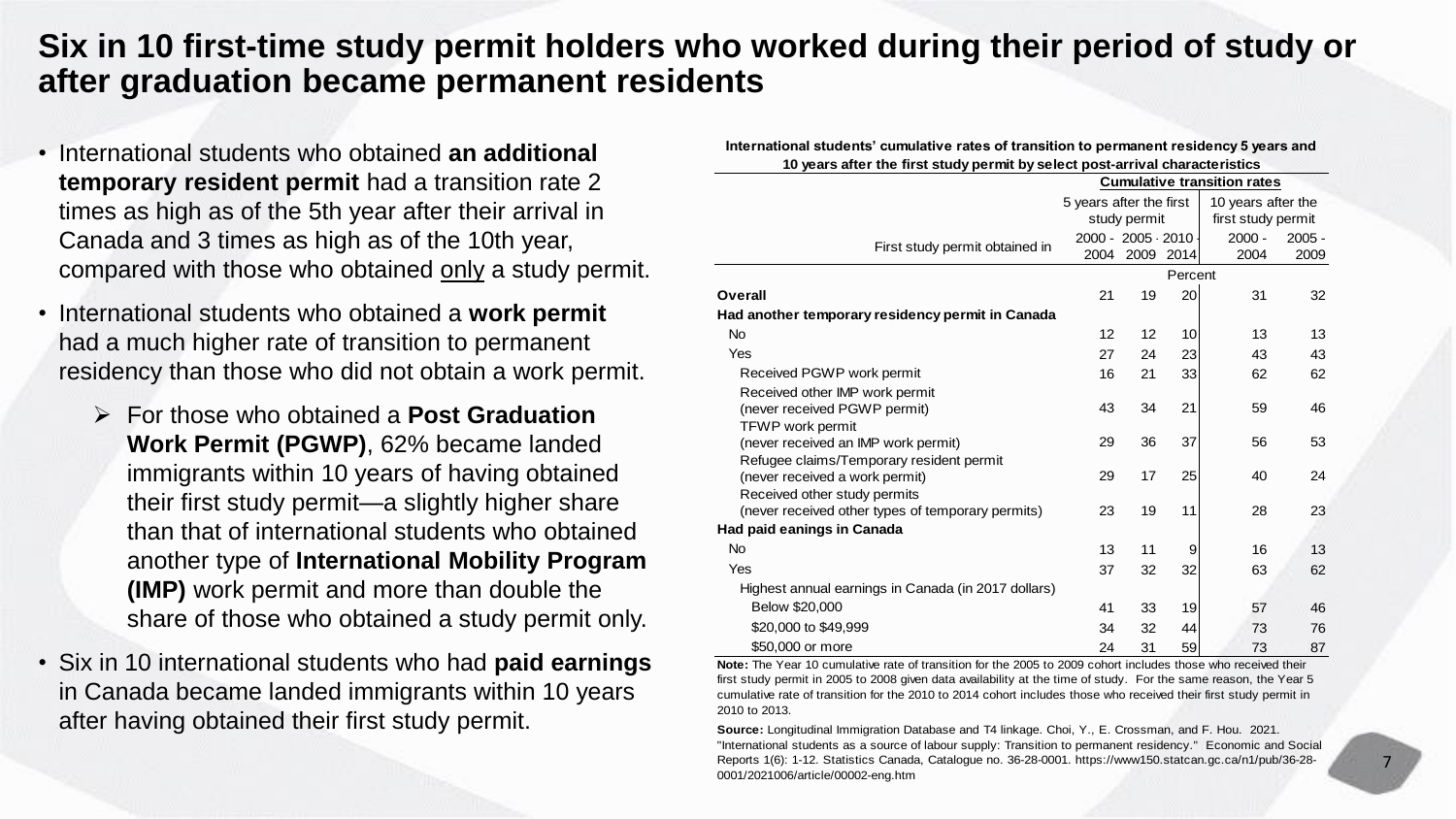## **Summary**

- While the number of first-time study permit holders increased fairly steadily since the mid-2000s, there was a marked jump in this annual number in the years after 2014 (a period in which two key policy factors also came into play - *International Student Program* regulatory changes and the Government of Canada's *International Education Strategy*).
- Despite growing in size, in many ways the international student population became less diverse over the past two decades, with increased concentration of international students by level of education, age, source country, province of study, and field of study.
- About 3 in 10 international students who entered Canada in 2000 or later became landed immigrants within 10 years of having obtained their first study permit. This share rose to more than half among international students who came to study for a master's or doctorate degree.
- Six in 10 international students who were employed during their period of study or after graduation became landed immigrants within 10 years of having obtained their first study permit (compared with less than 2 in 10 among those who did not work). Higher levels of earnings from employment while studying or after graduation were associated with an increased likelihood of transition to permanent residency.